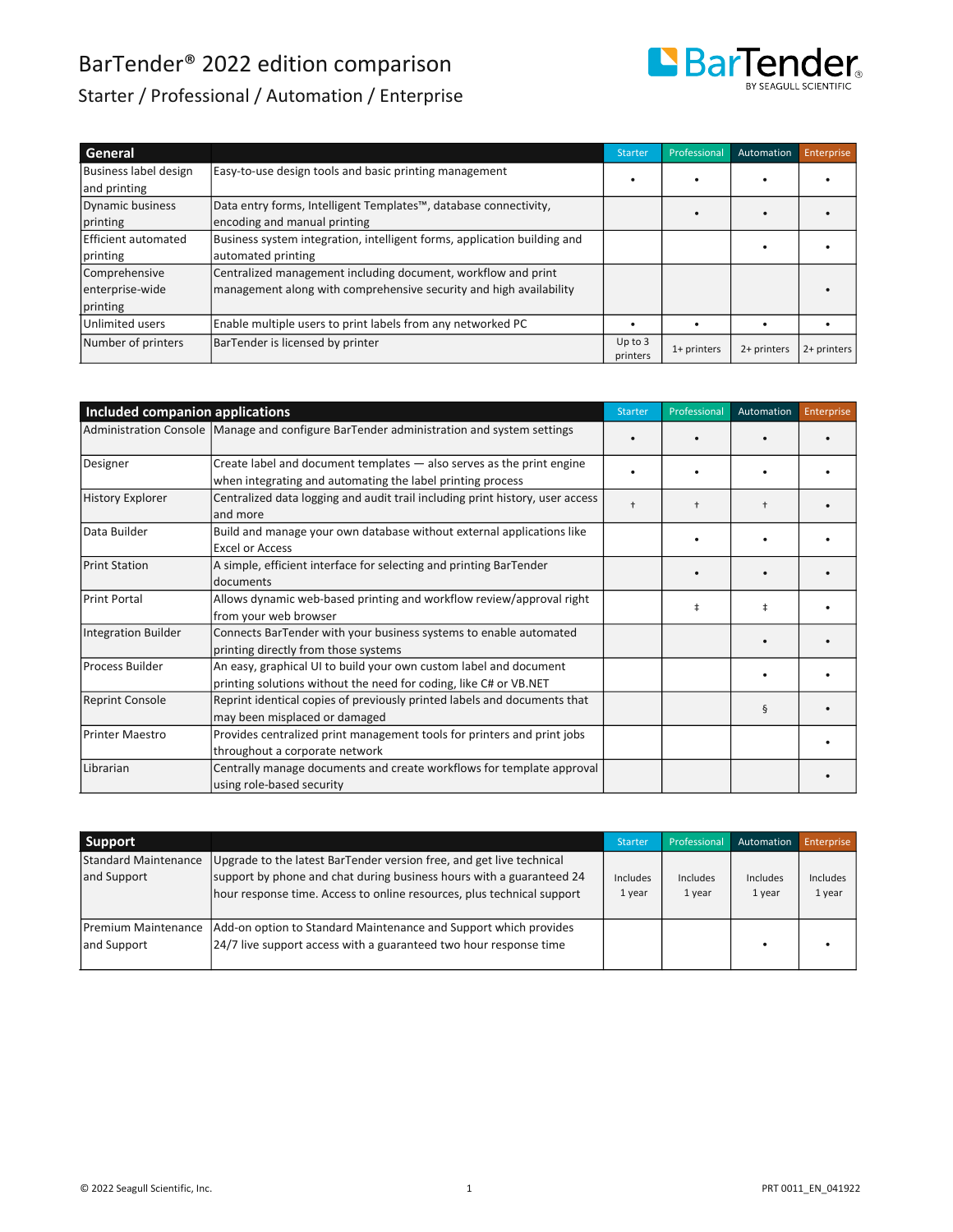

### Starter / Professional / Automation / Enterprise

| Easy-to-use design                                      |                                                                                                                                    | <b>Starter</b> | Professional | Automation | Enterprise |
|---------------------------------------------------------|------------------------------------------------------------------------------------------------------------------------------------|----------------|--------------|------------|------------|
| Easy WYSIWYG                                            | Design tools make it easy to create and print professional labels and                                                              |                |              |            |            |
| template design                                         | documents                                                                                                                          |                |              |            |            |
| Global support                                          | Intuitive, easy-to-use user interface, translated to more than 20 languages                                                        |                | $\bullet$    |            |            |
| Comprehensive help                                      | A complete how-to library, accessible both through BarTender and on the                                                            |                | $\bullet$    |            |            |
| system                                                  | web                                                                                                                                |                |              |            |            |
| Quick start                                             | A collection of configurable, industry-focused, ready-to-use BarTender<br>templates                                                |                | $\bullet$    |            |            |
| <b>New Document Wizard</b>                              | An easy-to-follow wizard that ensures proper document settings for<br>quality and printing performance                             | $\bullet$      | $\bullet$    | $\bullet$  |            |
| Fonts                                                   | Versatile support for OpenType, TrueType, Symbol Font characters and<br>native printer-based fonts                                 | $\bullet$      | $\bullet$    |            |            |
| <b>Text formatting</b>                                  | Familiar, MS Word-like tools for creating and formating text                                                                       | $\bullet$      | $\bullet$    | $\bullet$  |            |
| <b>Transformed text</b>                                 | Add flair to your text objects with a variety of effects, such as fading,<br>inflating, slanting, and more                         |                |              |            |            |
| Shapes and lines                                        | Choose from over 50 shapes and 100 line style combinations                                                                         | $\bullet$      | $\bullet$    | $\bullet$  |            |
| Dynamic text and                                        | Create dynamic text that wraps inside and around shapes, objects,                                                                  |                |              |            |            |
| object wrapping                                         | document borders and more                                                                                                          | $\bullet$      | $\bullet$    |            |            |
| Unmatched barcode<br>support                            | Choose from over 100 1D and 2D symbologies based on over a dozen<br>standards                                                      | $\bullet$      | $\bullet$    | $\bullet$  |            |
| Human readable                                          | Highly configurable human readable text and character formatting                                                                   |                | $\bullet$    |            |            |
| barcode                                                 | options                                                                                                                            | $\bullet$      |              |            |            |
| <b>GS1 Application</b><br><b>Identifier Data Source</b> | Construct GS1-compliant barcodes in seconds                                                                                        |                |              |            |            |
| Wizard                                                  |                                                                                                                                    |                |              |            |            |
| Graphics and images                                     | Import more than 70 graphic formats, including AI, PNG, JPG, BMP, TIF,<br><b>EPS and GIF</b>                                       |                | $\bullet$    |            |            |
| Symbols                                                 | Choose from a wide variety of included symbols and industry-based<br>symbol fonts                                                  | $\bullet$      | $\bullet$    | $\bullet$  |            |
| Tables and grids                                        | Create tables and grids to organize text, barcodes, images and other<br>objects                                                    |                |              |            |            |
|                                                         | White-on-black printing Switch objects from black-on-white to white-on-black printing with a<br>single click                       |                | $\bullet$    |            |            |
| Front and back<br>template design                       | Create two-sided, "duplex" printing with separate designs for the front<br>and back of your template                               |                | $\bullet$    |            |            |
| Amazon Transparency<br>support                          | Create Amazon Transparency product serialization codes that help<br>identify individual units and proactively prevent counterfeits | $\bullet$      | $\bullet$    |            |            |
| <b>Embedded revision</b>                                | Capture a revision trail directly in the document - when it was saved,                                                             |                |              |            |            |
| logging                                                 | who saved it and include additional comments                                                                                       |                | $\bullet$    |            |            |
| Full color support                                      | Design commercial quality labels using PANTONE and data-sourced colors                                                             |                | $\bullet$    |            |            |
|                                                         |                                                                                                                                    |                |              |            |            |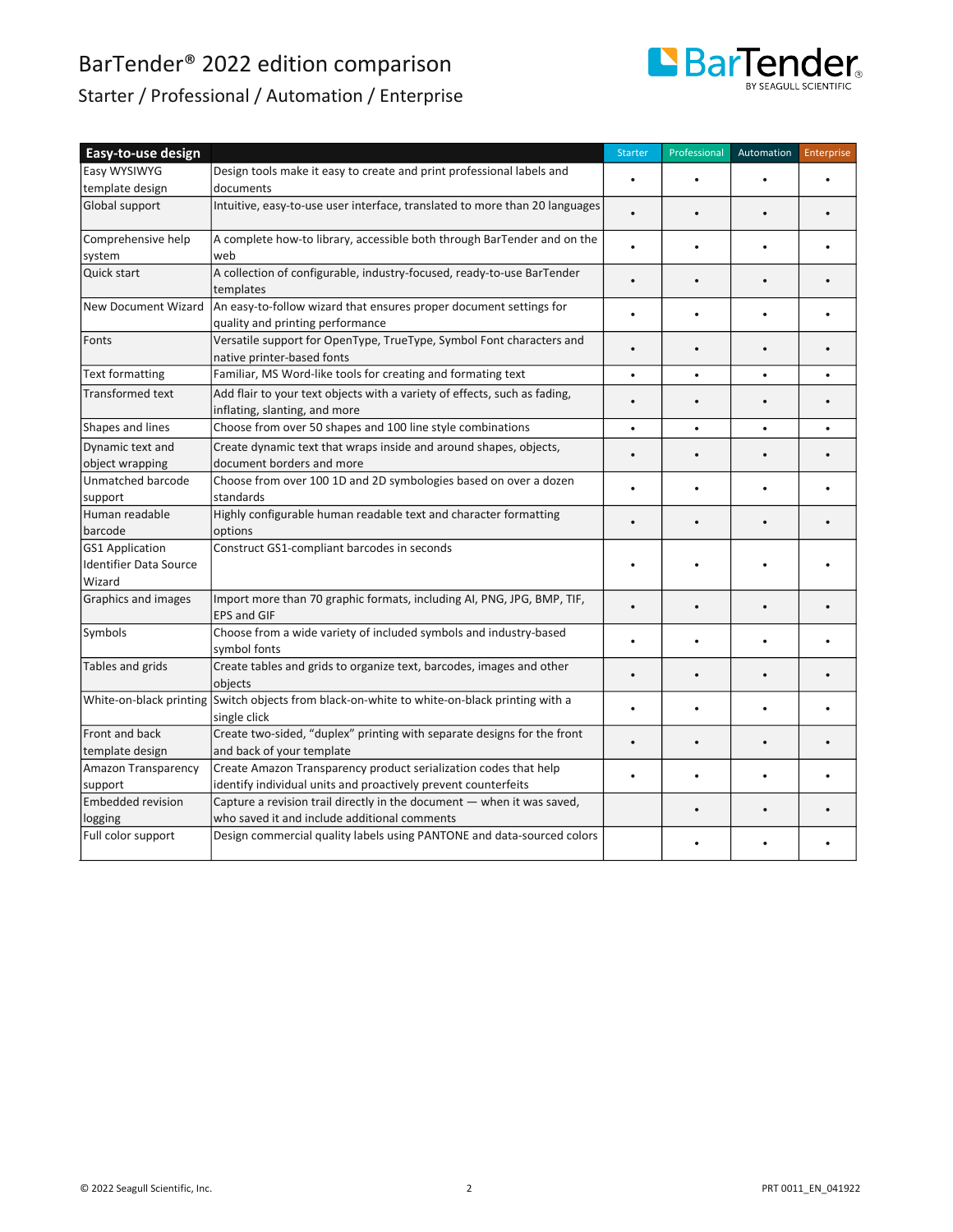

### Starter / Professional / Automation / Enterprise

| Intelligent Templates™                   |                                                                                                                                                      | Starter | Professional | Automation | Enterprise |
|------------------------------------------|------------------------------------------------------------------------------------------------------------------------------------------------------|---------|--------------|------------|------------|
| Suppression                              | Ignore the content of a data source under certain conditions                                                                                         |         |              |            |            |
| Label templates                          | Design and automation tools that leverage data to reduce the number of<br>label files you manage                                                     |         |              |            |            |
| Conditional printing                     | Create data-driven automation rules that specify when different objects,<br>layers or templates in your document will visibly print or become hidden |         |              |            |            |
| Template selector                        | Conditionally print one specific template when multiple templates are<br>lavailable in a document                                                    |         |              |            |            |
| Layers                                   | Template objects may be stacked, hidden and reordered when created on<br>uniquely identifiable layers                                                |         |              |            |            |
| Automatic face<br>detection and cropping | Automated image capture creates perfectly cropped photos for ID badges<br>and card printing                                                          |         |              |            |            |
| Scriptable object<br>properties          | Modify the look and feel of template objects by using Visual Basic (VB)<br>scripts                                                                   |         |              |            |            |

| <b>Dynamic data and databases</b>        |                                                                                                                                                  | <b>Starter</b> | Professional | Automation | Enterprise |
|------------------------------------------|--------------------------------------------------------------------------------------------------------------------------------------------------|----------------|--------------|------------|------------|
| Date and time                            | Dynamically source dates and times from Windows or clock-enabled<br>printers                                                                     |                |              |            |            |
| Data validation and<br>processing        | Specify data validation rules and automatically correct data or issue<br>warnings                                                                | $\bullet$      |              |            |            |
| Concatenate data                         | Create text and barcode objects that combine information from multiple<br>data sources                                                           |                |              |            |            |
| Basic database<br>connectivity           | Import variable data from Excel or a RFC 4180 standard CSV files into your<br>template                                                           |                | $\bullet$    |            |            |
| Simple serialization                     | Increase or decrease your serial string data by increments of one (1)                                                                            | $\bullet$      | $\bullet$    | $\bullet$  |            |
| Named database<br>connections            | Name commonly used database connections to quickly add them to new<br>document designs                                                           |                |              |            |            |
| Database filters                         | Print select database records using convenient query and filter options                                                                          | $\#$           | $\bullet$    |            |            |
| Database sourced<br>tables               | Easily create tables using data from a database or external file                                                                                 | #              | $\bullet$    |            |            |
| Dynamic data preview                     | See how your document handles real dynamic data during the design<br>process                                                                     | #              |              |            |            |
| Dynamic graphics and<br>images           | Automatically source images for printing based on selected database<br>records or queries                                                        | #              |              |            |            |
| Embedded database<br>tables              | Create your own database tables that travel with your BarTender<br>document designs                                                              |                |              |            |            |
| <b>Enhanced database</b><br>connectivity | Connect document designs to over 20 data sources such as SAP, Oracle,<br>MS SQL, Azure SQL, XML, Excel, text files and more to print dynamically |                |              |            |            |
| Advanced serialization                   | Create serial numbers that support alphanumeric, hexadecimal and<br>custom sequencing patterns                                                   |                |              |            |            |
| Create a database                        | Build your own database from scratch using intuitive tools included with<br><b>BarTender</b>                                                     |                |              |            |            |
|                                          | Write back to databases Write back to SQL-based databases to keep track of printed records, serial<br>numbers and much more                      |                |              |            |            |
| Visual Basic (VB)<br>scripting           | Create scripts for custom data processing                                                                                                        |                |              |            |            |
| Global database field                    | Centralize a data field and share it between BarTender documents                                                                                 |                | $\bullet$    | $\bullet$  |            |
| Advanced global<br>database field        | Centralize a data field and share it between BarTender documents and<br>workstations                                                             |                |              |            |            |
| Phrase library                           | Build your own library of standard multi-lingual text including auto-<br>translate and TMX export/import                                         |                |              |            |            |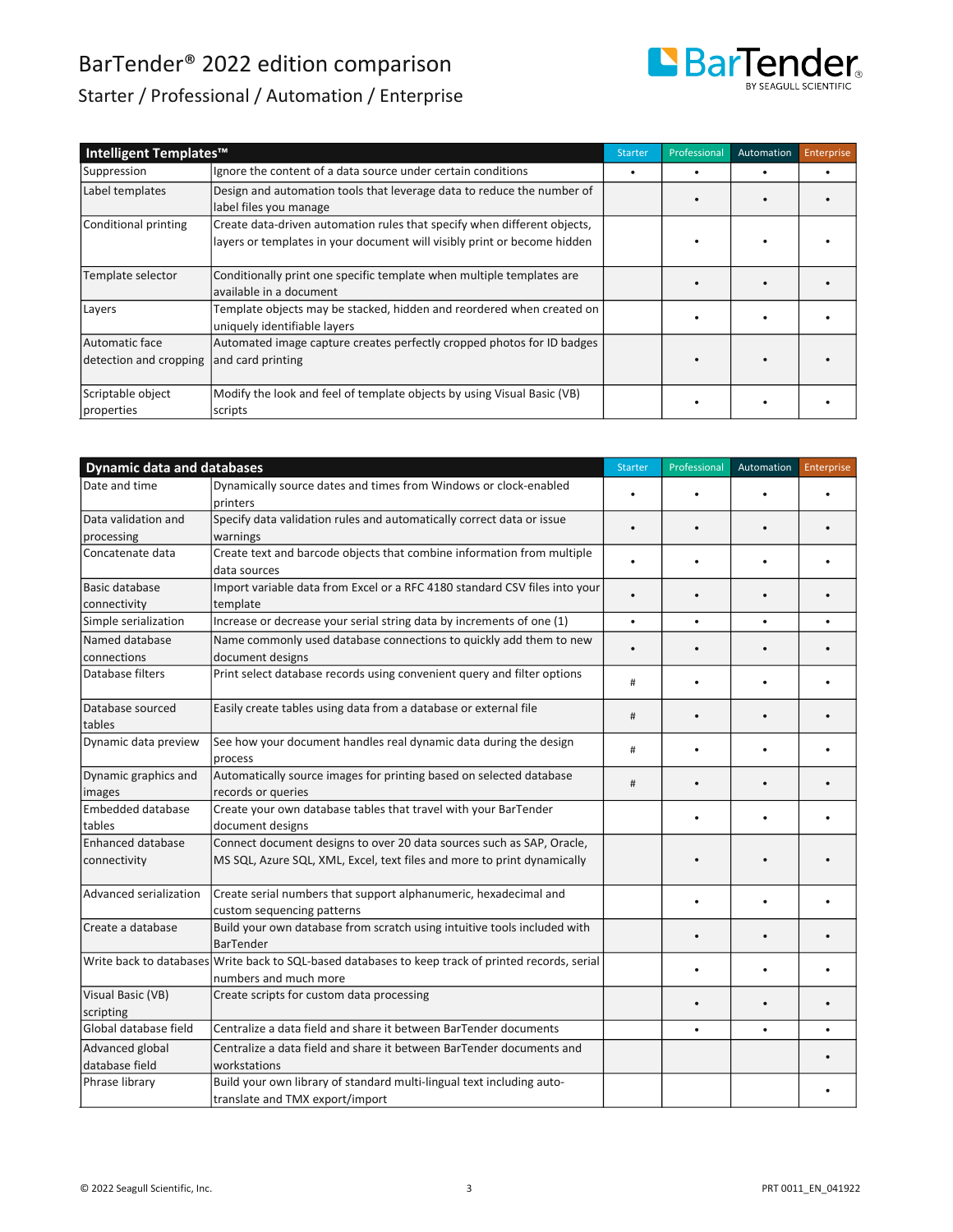

### Starter / Professional / Automation / Enterprise

| Data entry forms       |                                                                          | <b>Starter</b> | Professional | Automation | <b>Enterprise</b> |
|------------------------|--------------------------------------------------------------------------|----------------|--------------|------------|-------------------|
| Database record        | Select or query the correct database records at print time using helpful |                |              |            |                   |
| Iselection             | form controls                                                            |                |              |            |                   |
| Powerful form controls | Make data input and selection easy by leveraging over 15 highly          |                |              |            |                   |
|                        | configurable form controls                                               |                |              |            |                   |
| Keyboard and mouse     | Use keyboard and mouse commands to select or enter data into forms at    |                |              |            |                   |
| input                  | print time                                                               |                |              |            |                   |
| Scanner input          | Use a barcode scanner to input information to data entry forms at print  |                |              |            |                   |
|                        | time                                                                     |                |              |            |                   |
| Weighing scale input   | Populate the weight of an item at print time by connecting your weighing |                |              |            |                   |
|                        | scale to BarTender                                                       |                |              |            |                   |
| Image capture          | Capture images at print time for ID cards or event badge printing        |                |              |            |                   |
| Data validation        | Reduce user input errors by introducing data validation and error        |                |              |            |                   |
|                        | checking                                                                 |                |              |            |                   |
|                        |                                                                          |                |              |            |                   |

| <b>Integration and automation</b> |                                                                           | Starter | Professional | Automation | Enterprise |
|-----------------------------------|---------------------------------------------------------------------------|---------|--------------|------------|------------|
| <b>Intelligent Forms</b>          | Create forms that run automated processes and actions based on user       |         |              |            |            |
|                                   | selections, user input or during certain events                           |         |              |            |            |
| Document level actions            | Reduce manual efforts by triggering actions in response to events such as |         |              |            |            |
|                                   | printing                                                                  |         |              |            |            |
| <b>Business systems</b>           | Seamlessly integrate automated label and document printing with any       |         |              |            |            |
|                                   | business system (ERP, WMS, or MES), including SAP, Oracle, Infor, Körber, |         |              |            |            |
|                                   | Microsoft, Epicor, NetSuite and Sage                                      |         |              |            |            |
| Integrations                      | Web services: Use RESTful web services to exchange data in real-time to   |         |              |            |            |
|                                   | run actions                                                               |         |              |            |            |
|                                   | File drop: Monitor local, network and cloud-based folder locations        |         |              |            |            |
|                                   | (including Amazon S3, Dropbox, FTP/SFTP) to run actions and automate      |         |              |            |            |
|                                   |                                                                           |         |              |            |            |
|                                   | Email: Monitor email and print according to its contents                  |         |              | $\bullet$  |            |
|                                   | TCP/IP sockets: Stream data to run actions using this bidirectional       |         |              |            |            |
|                                   | communication method                                                      |         |              |            |            |
|                                   | Database monitoring: Monitor when data is inserted or changed in          |         |              |            |            |
|                                   | database table fields to run actions                                      |         |              |            |            |
|                                   | RS232 Serial: Run actions when data is received                           |         |              |            |            |
|                                   | Other: Run actions according to a time schedule or when a message is      |         |              |            |            |
|                                   | posted to a Microsoft Message Queue                                       |         |              |            |            |
| Integration data                  | Integrate automated printing processes using common data structures       |         |              |            |            |
|                                   | and formats such as XML, JSON, SAP IDoc, Oracle XML, ASCII & Unicode      |         |              |            |            |
|                                   | coded text-based data                                                     |         |              |            |            |
| Integration actions               | Enable label printing, database queries, network communications and       |         |              |            |            |
|                                   | much more with over 70 action types                                       |         |              |            |            |
| .NET SDK                          | Seamlessly integrate printing, scheduling, document management,           |         |              |            |            |
|                                   | revision control and database functionality (including ActiveX Automation |         |              |            |            |
|                                   | and Command Line/Shell Script support)                                    |         |              |            |            |
| <b>BarTender REST API</b>         | Seamlessly integrate BarTender actions to automate printing and business  |         |              |            |            |
|                                   | processes                                                                 |         |              |            |            |
| Print Portal REST API             | Seamlessly integrate Print Portal web printing                            |         |              |            |            |
|                                   |                                                                           |         |              |            |            |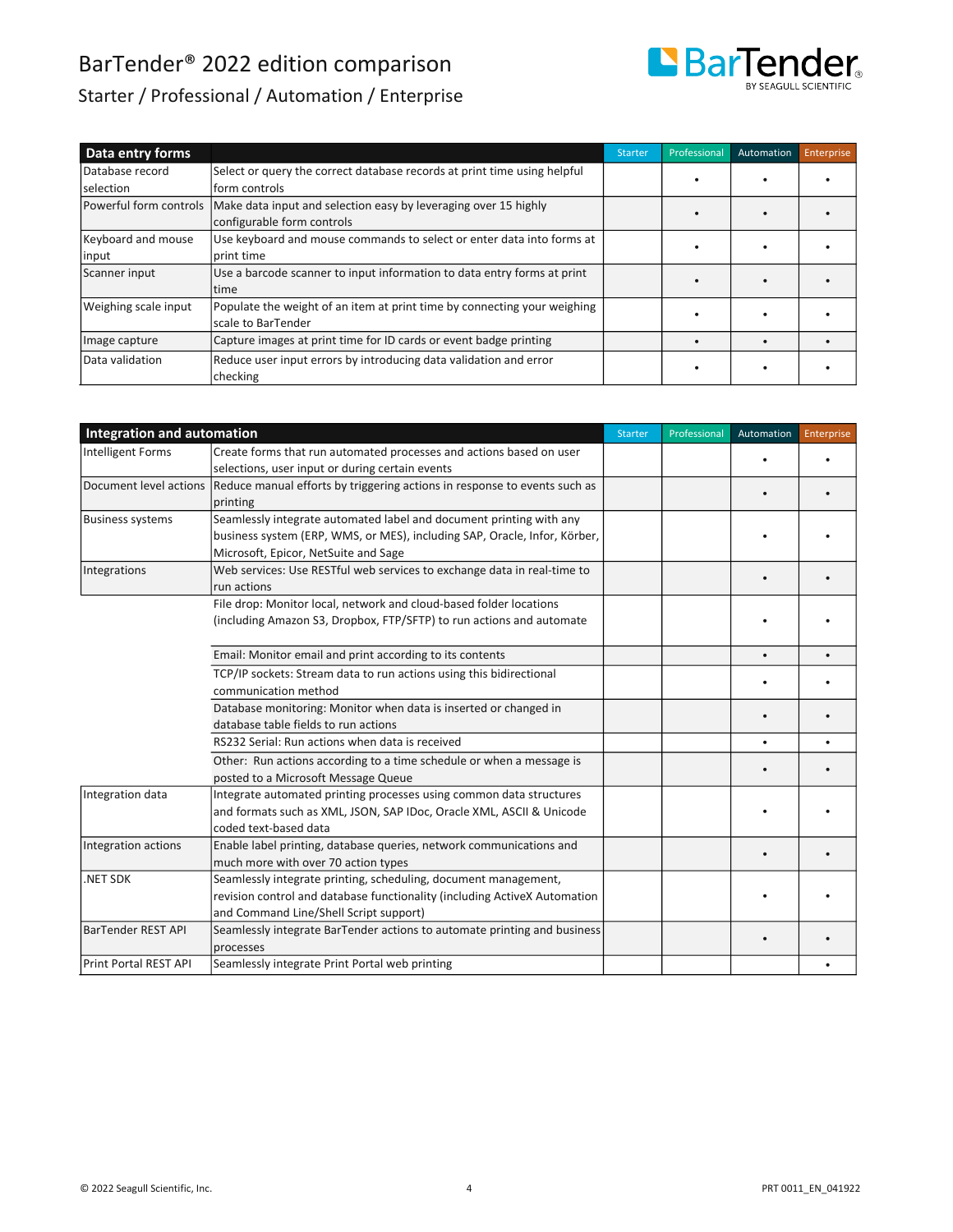

### Starter / Professional / Automation / Enterprise

| Printing, encoding and exporting                   |                                                                                                                                                                | Starter   | Professional | Automation | Enterprise |
|----------------------------------------------------|----------------------------------------------------------------------------------------------------------------------------------------------------------------|-----------|--------------|------------|------------|
| Drivers by Seagull <sup>™</sup>                    | More than 7,000 printers and output devices supported to enable high-<br>performance printing                                                                  |           |              |            |            |
| Print optimizations                                | Improve print speed by taking full advantage of printer-based features<br>such as serialization, barcodes, real-time clock, static data and graphic<br>caching |           |              |            |            |
| Windows printer<br>drivers                         | Print to any printer that has a Windows-based driver                                                                                                           |           |              |            |            |
| Printer configuration<br>and diagnostics           | Perform printer management functions in BarTender, bypassing the<br>printer front panel                                                                        |           |              |            |            |
| On-demand and batch<br>printing                    | Print labels and documents on-demand or batch together using one or<br>more BarTender templates                                                                |           |              |            |            |
| Print preview                                      | Review your dynamic print jobs before printing                                                                                                                 | $\bullet$ | $\bullet$    |            |            |
| Image exporting                                    | Export entire template images or specific objects in 35+ formats                                                                                               | ٠         | ٠            | ٠          |            |
| RFID, smartcard and<br>magnetic stripe<br>encoding | Encode RFID tags, smartcards and magnetic stripe cards as easily as<br>adding barcodes to your template design                                                 |           |              |            |            |
| Native PDF generation                              | Generate PDFs without installing third-party PDF drivers                                                                                                       |           | $\bullet$    |            |            |
| Printer code templates                             | Design templates in BarTender and export printer code that can be used<br>with other print systems                                                             |           |              |            |            |
| Web printing                                       | Secure anywhere, any time internet printing from any browser                                                                                                   |           | ٠            |            |            |
| Reprint labels and<br>l documents                  | Reprint identical copies of previously printed labels and documents that<br>may been misplaced or damaged                                                      |           |              |            |            |
| Printer failover                                   | Automatically redirect to another printer in the event of printer failure                                                                                      |           |              |            |            |

| <b>Centralized management</b> |                                                                           | <b>Starter</b> | Professional | Automation | Enterprise |
|-------------------------------|---------------------------------------------------------------------------|----------------|--------------|------------|------------|
| Centralized role-based        | Centrally manage user and group roles for printing and management         |                |              |            |            |
| permission                    | features                                                                  |                |              |            |            |
| management                    |                                                                           |                |              |            |            |
| Centralized document          | Track and manage the entire organization's label templates in one place   |                |              |            |            |
| storage                       |                                                                           |                |              |            |            |
| Template files and            | Manage revisions across the organization - roll out changes in an instant |                |              |            |            |
| revision control              | to all users                                                              |                |              |            |            |
| Optimized label design        | Define design and publishing workflows to enable management and           |                |              |            |            |
| <b>workflows</b>              | traceability including web-based Print Portal support                     |                |              |            |            |
| Define workflow team          | Increase team accountability during the label revision and publishing     |                |              |            |            |
|                               | process                                                                   |                |              |            |            |
| <b>Workflow Designer</b>      | Speed up label design, review and production process with drag and drop   |                |              |            |            |
|                               | visual Workflow Designer                                                  |                |              |            |            |
| System audit trail            | Review history of print jobs, document changes, electronic signatures and |                |              |            |            |
|                               | user actions                                                              |                |              |            |            |

- - - - - -

- - - - - -